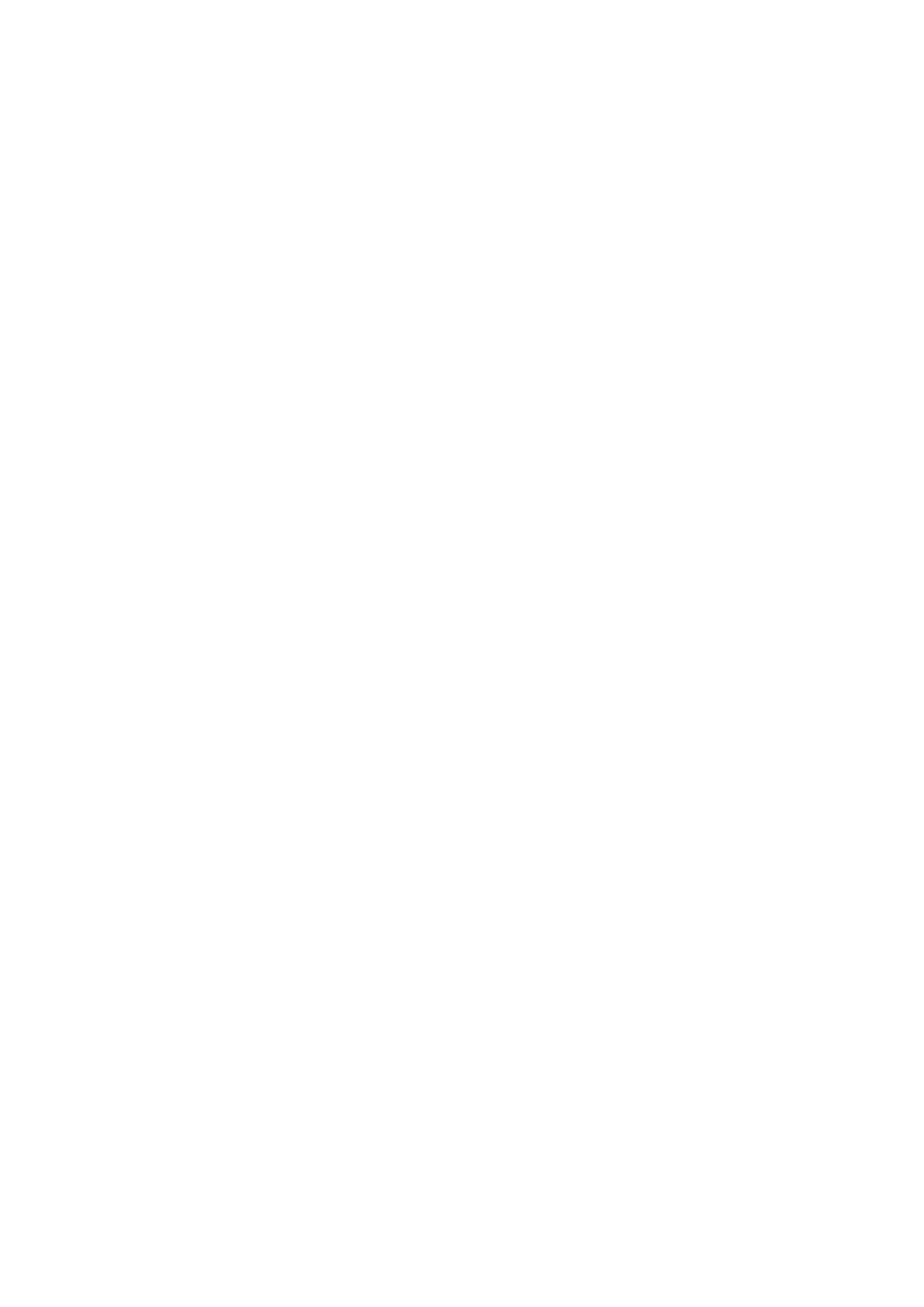## 1. INTRODUCTION

In response to the challenges deriving from demographic change, the European social partners, BusinessEurope, UEAPME, CEEP and the ETUC (and the liaison committee EUROCADRES/ CEC), agreed in the context of their 2015-2017 Work Programme to negotiate an autonomous framework agreement on active ageing and an inter-generational approach.

The European social partners note that measures need to be implemented, where necessary at national, sectoral and/or company levels, to make it easier for older workers to actively participate and stay in the labour market until the legal retirement age, and at the same time make sure that measures are taken in order to ease inter-generational transitions in the context of high youth unemployment.

Such measures should be aimed at significantly improving the ability of workers of all ages to stay in the labour market, healthy and active until the legal retirement age, as well as strengthening a culture of responsibility, commitment, respect and dignity in all workplaces where all workers are valued as important irrespective of age.

This framework agreement constitutes the contribution of the social partners to the EU policies (including non-discrimination legislation) and actions which have already been developed to support active ageing and the intergenerational approach. This agreement therefore aims to build upon and enhance the existing measures and approaches that are in place in different contexts across Europe. It outlines tools/measures to be taken into account by social partners and/or HR managers in the context of national demographic and labour market realities, and in accordance with national practices and procedures specific to management and labour.

The framework agreement is based on the principle that ensuring active ageing and the intergenerational approach requires a shared commitment on the part of employers, workers and their representatives.

The social partners are aware of the fact that successfully addressing the challenges deriving from demographic change does not depend exclusively on their action. EU and national public authorities and other actors have responsibilities in terms of ensuring that there is a framework which encourages and promotes active ageing and the inter-generational approach.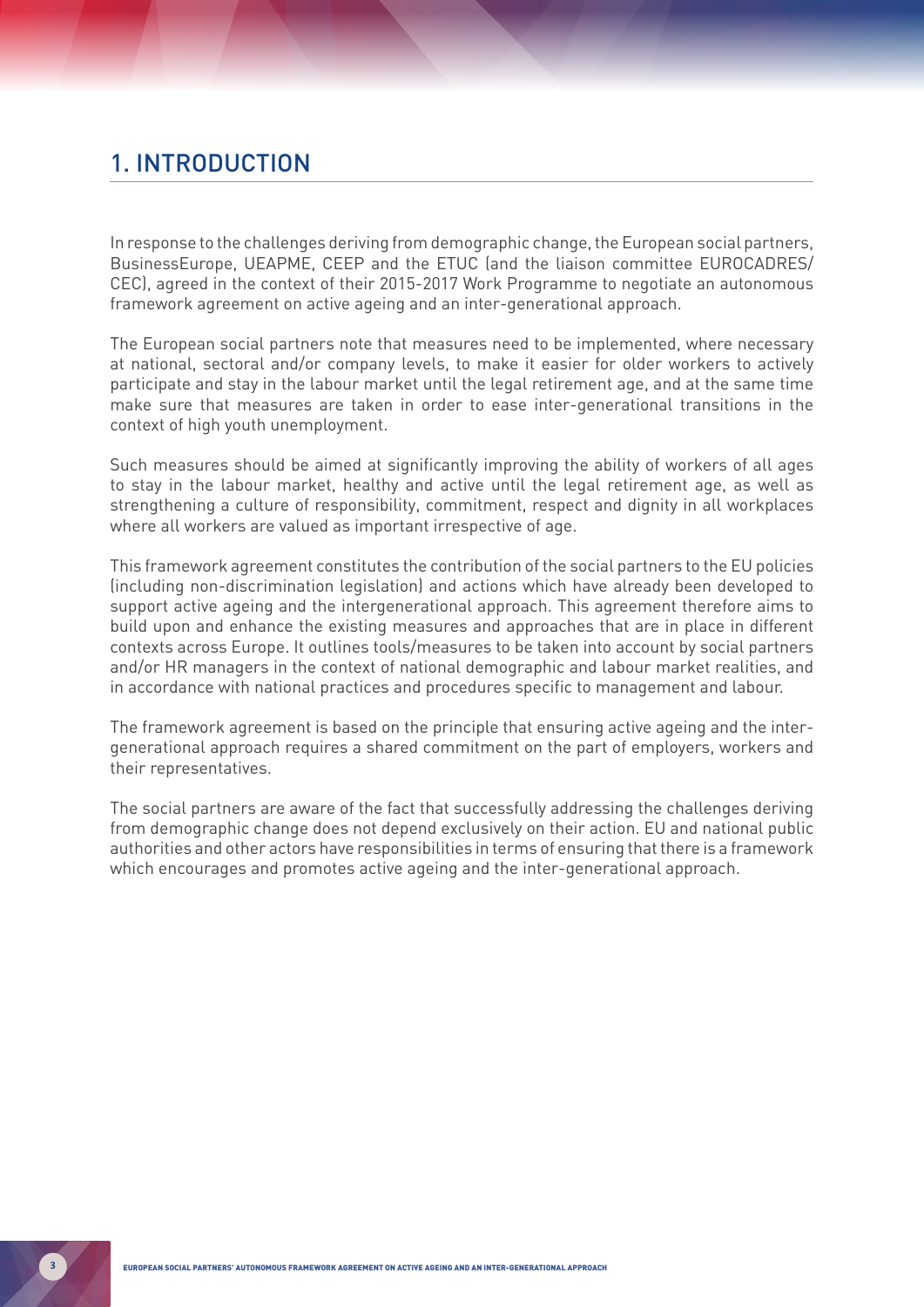## 2. AIMS

With this autonomous agreement, European social partners establish a general actionoriented framework, aiming at:

- Increasing the awareness and understanding of employers, workers and their representatives of the challenges and opportunities deriving from demographic change;
- Providing employers, workers and their representatives at all levels with practical approaches and/or measures to promote and manage active ageing in an effective manner;
- Ensuring and maintaining a healthy, safe and productive working environment;
- Fostering innovative life-cycle approaches with productive and quality jobs to enable people to remain in work until legal retirement age;
- Facilitating exchanges, mutual cooperation and fostering concrete actions to transfer knowledge and experience between generations at the workplace.

## 3. DESCRIPTION

**Active ageing** is about optimising opportunities for workers of all ages to work in good quality, productive and healthy conditions until legal retirement age, based on mutual commitment and motivation of employers and workers.

**Inter-generational approach** refers to building on the strengths and the objective situation of all generations, improving mutual understanding and supporting cooperation and solidarity between generations at the workplace.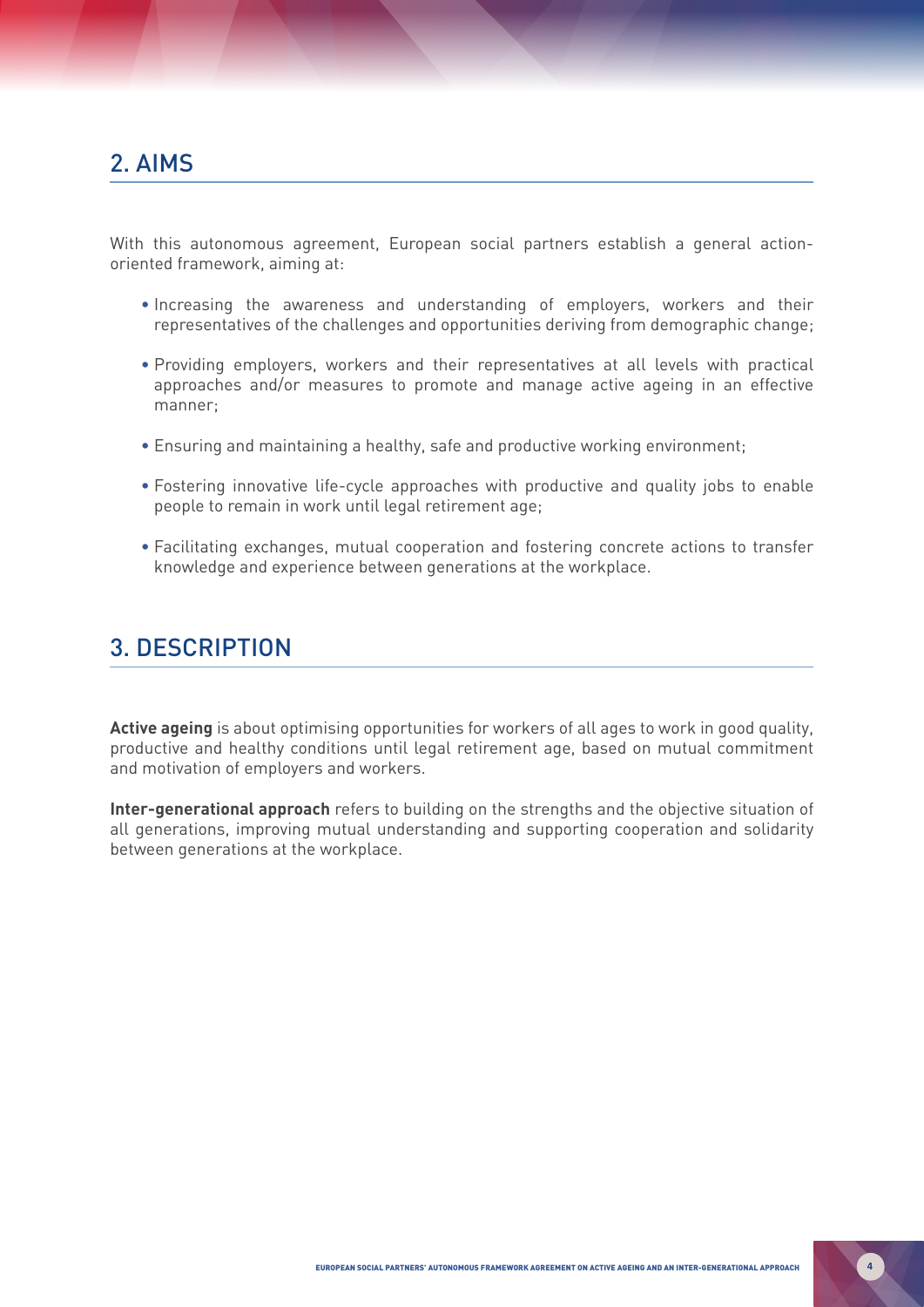## 4. SOCIAL PARTNERS' TOOLS, MEASURES AND ACTIONS

#### **A) Strategic assessments of workforce demography**

Social partners recognise the added value of strategic assessments of workforce demography, carried out and periodically updated at the appropriate levels, in accordance with national practices and procedures.

Such assessments by social partners/management should take advantage of already existing activities, thereby avoiding unnecessary reporting requirements and could lead them to develop tools more tailored and adapted to the needs of workers and enterprises, notably SMEs.

These strategic assessments could amongst others include:

- Current and projected age pyramid, including gender aspects;
- Skills, qualifications and experience;
- Working conditions;
- Job specific health and safety considerations in particular for arduous occupations;
- Developments linked to digitalisation and innovation.

These strategic assessments would help to provide a basis for employers, workers and/or their representatives, in accordance with national practices and procedures, to evaluate risks and opportunities and take necessary actions to adapt to changing demographics, as set out in the following sections of the agreement. However, many of the actions foreseen in this agreement can be undertaken without the completion of such assessments.

Social partners have also a role to disseminate information on effective tools within their membership, including based on practice in other European countries, and to transfer the necessary know-how on how to use them.

### **B) Health and safety at the workplace**

The social partners at the appropriate levels aim to promote and facilitate action at the workplace based on proper information, identifying for instance the tasks which are particularly physically and/or mentally demanding. This should be done to anticipate, prevent and assess risks for health and safety at the workplace, in accordance with the EU framework directive on health and safety at work (89/391/EEC). This should indicate whether practicable adjustments to the working environment are necessary to prevent or reduce identified excessive physical or mental demands on workers to allow them to be safe and healthy while at work until the legal retirement age.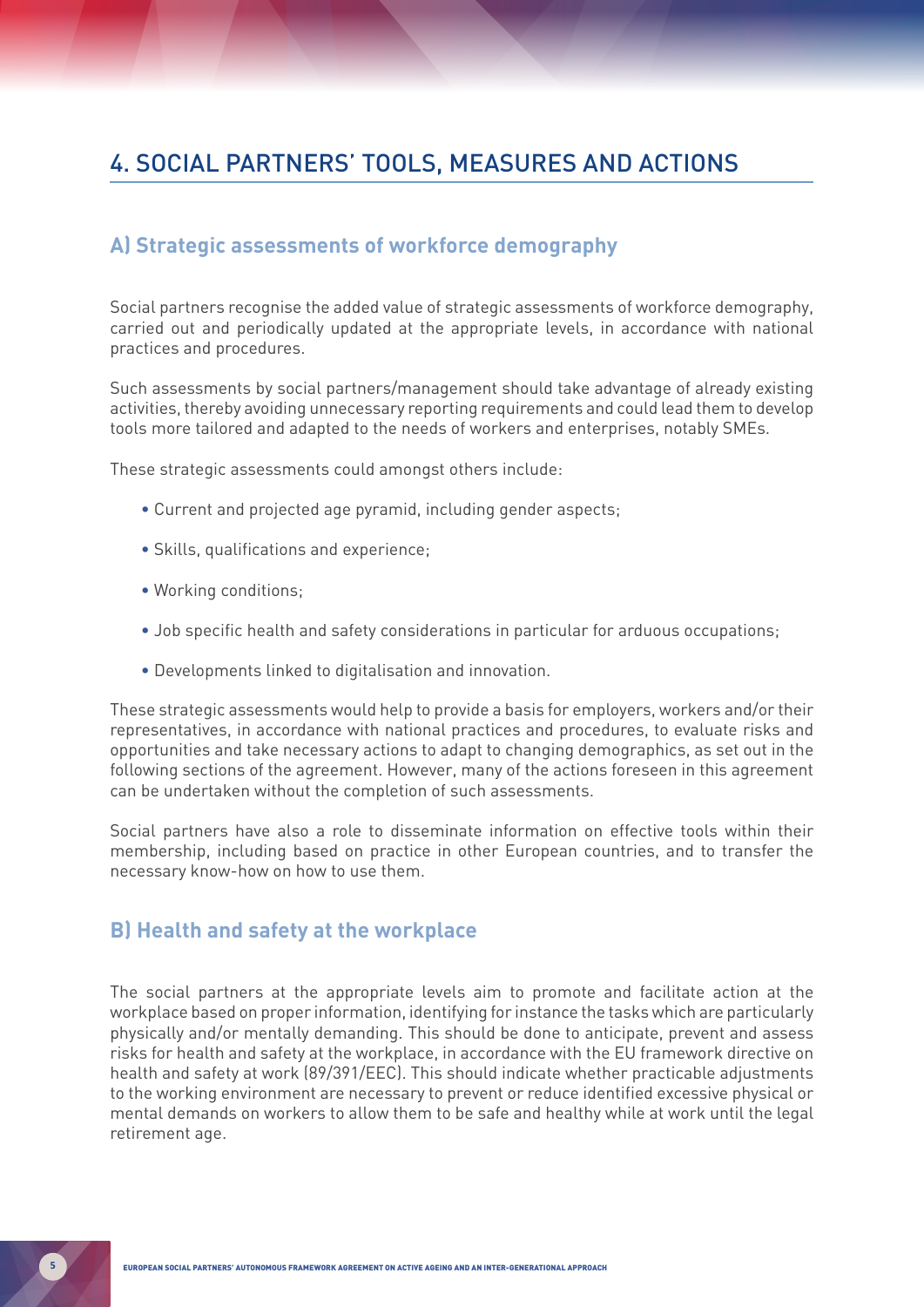Tools/measures to support health and safety at the workplace could amongst others include:

- Adjustment of work processes and workplaces;
- Re-distribution/allocation of tasks to workers;
- Effective prevention strategies and risk assessment, taking into account existing legislative obligations, including training of all workers on health and safety rules at the workplace;
- Voluntary health promotion including, for example awareness raising actions;
- Knowledge-building of management at the appropriate levels in order to address challenges and possible solutions in this field;
- Health and safety measures taking account of the physical and psychological health of workers;
- Review of health and safety measures between management and health and safety representatives, in accordance with existing legislative requirements.

#### **C) Skills and competence management**

The approach should be to support skills development and lifelong learning, thus, fostering workers' employability and maximizing the enterprises' human capital in terms of competences and know-how.

Social partners have a role to facilitate a fair access for workers, regardless of age, to a sufficiently broad offer of training, according to national practices and procedures, whilst all workers should be encouraged to participate in this training.

Tools/measures to support skills and competences management could amongst others include:

- Awareness-raising towards management and workers' representatives of skills needs in an age perspective;
- Training for workers of all ages, aiming to maintain and further develop necessary knowledge and competence throughout their careers to remain at work until legal retirement age;
- Facilitate and support personal career development and mobility;
- Motivate and increase participation in training to ensure up-to-date skills in particular digital skills;
- Embedding age management into broader skills development;
- Identifying formal and informal competences that workers have acquired in the course of their working life.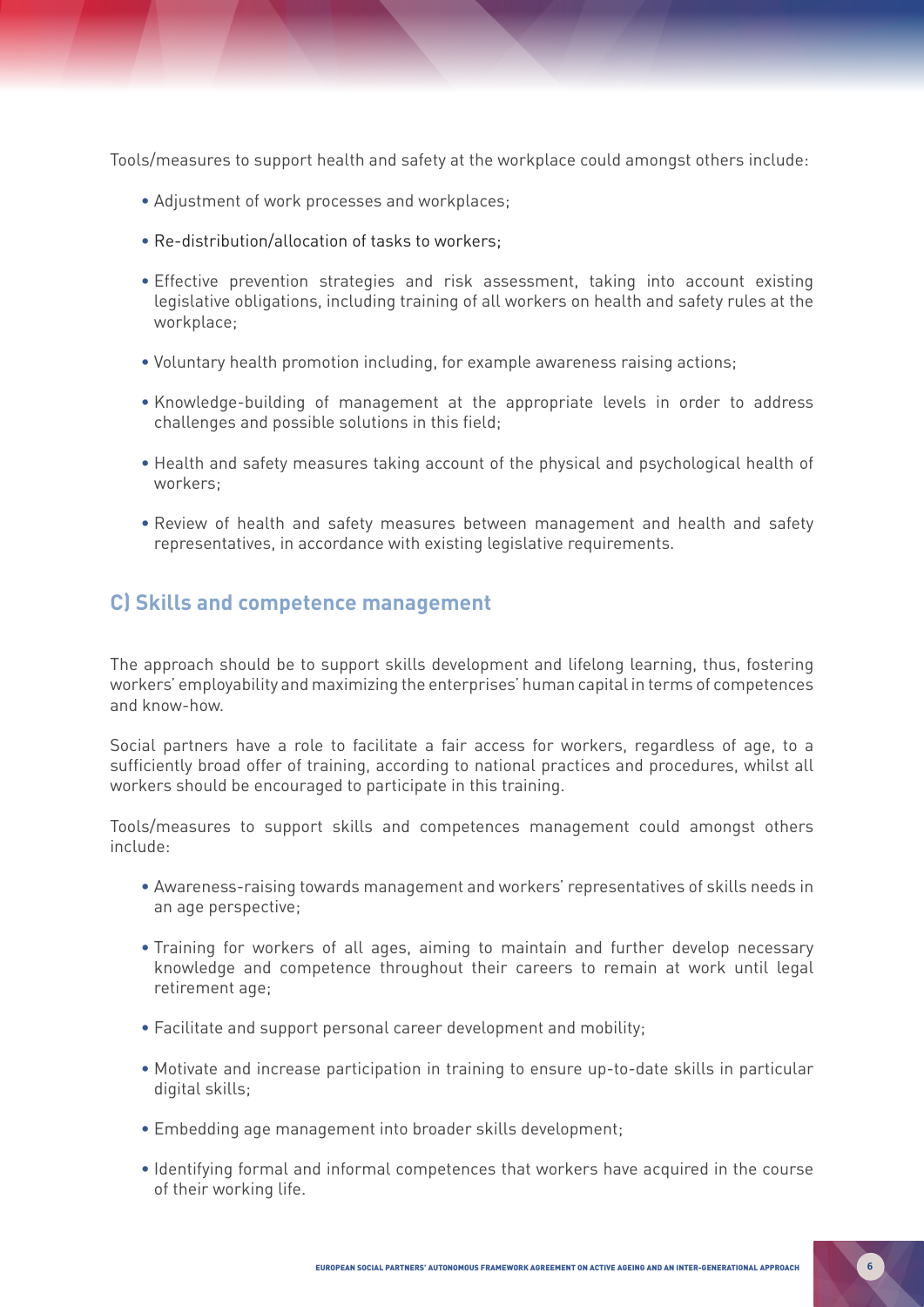### **D) Work organisation for healthy and productive working lives**

The social partners at the appropriate levels aim to support and encourage enterprises to adapt work organisation, in accordance with the needs of enterprises and workers. The purpose is to foster healthy and productive working lives in a life course perspective.

Social partners and/or management should facilitate, promote and encourage implementation of adaptable work organisation over the life course. This should be done collectively and/or individually, in accordance with the social dialogue practices at the workplace.

Management in enterprises has a role in identifying possible improvements in terms of task allocation, and to maintain and improve health and safety at work and productivity of the workers they manage.

Tools/measures on work organisation for healthy and productive working lives could amongst others include:

- Fostering the capacity of both young and older workers to better anticipate and adapt to changes in work organisation, to maximise the potential of human resources;
- Working arrangements, including with regard to working time;
- Adapting allocation of tasks between workers;
- Providing necessary means to managers on age related issues;
- Fighting stereotypes related to age, for example by establishing mixed-aged teams;
- Transition measures for older workers towards the end of their working life;
- Recruitment of new staff.

### **E) Inter-generational approach**

The social partners at the appropriate levels aim to achieve a working environment which enables workers of all generations and ages to work together to enhance cooperation and inter-generational solidarity. One means to achieve this is mutual transfer of knowledge and experience between different age groups of workers.

All workers should be valued according to their abilities, skills and knowledge, irrespective of age, avoiding stereotyping and overcoming barriers between age groups, where they exist.

Tools/measures to achieve inter-generational solidarity could amongst others include:

- Distributing tasks according to ability/skills/knowledge;
- Tutoring/mentoring/coaching schemes to welcome and introduce younger workers to their working environment, including paths to allow them to fulfil their potential;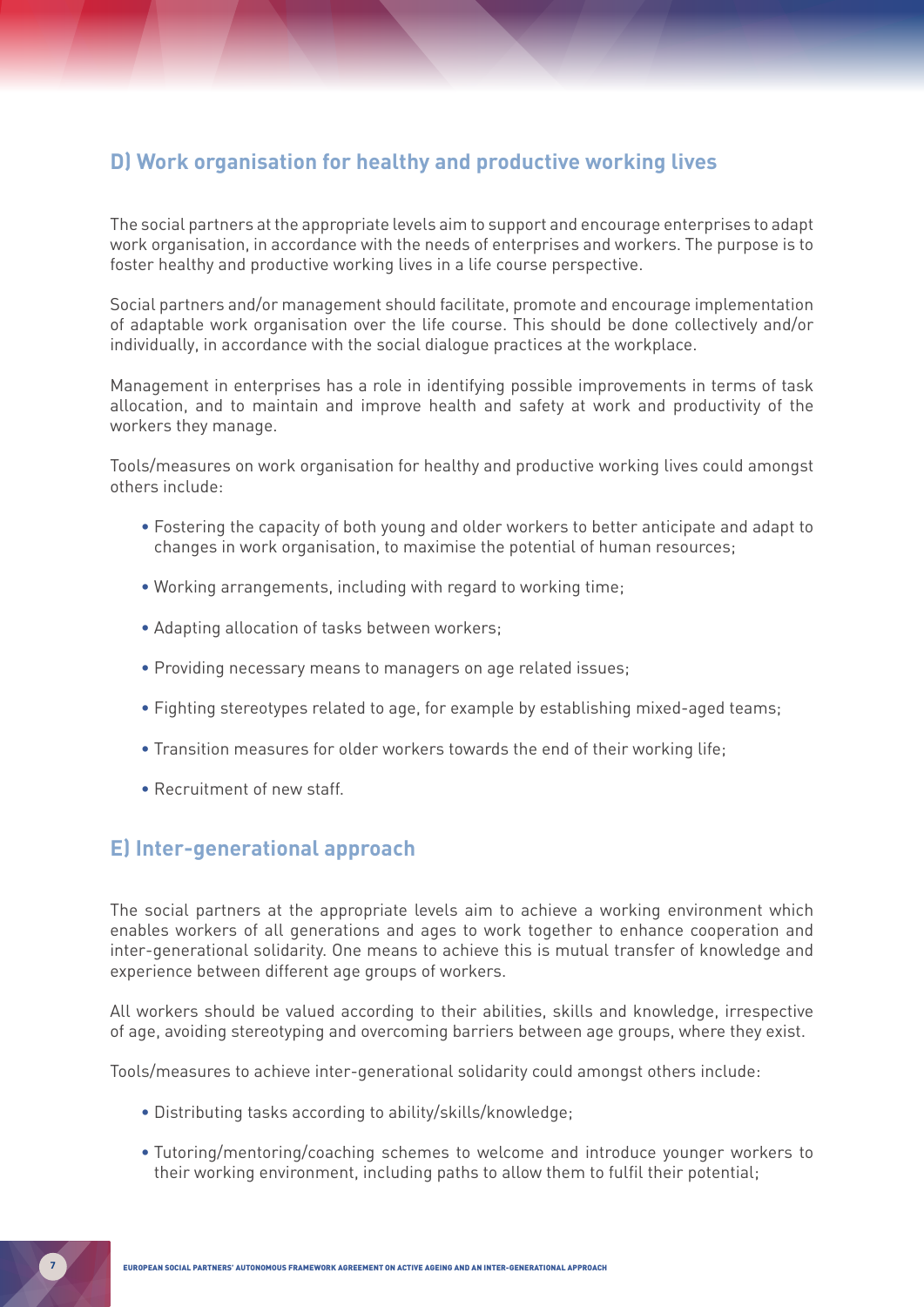- Knowledge/skills transfer programmes, both younger towards older workers and older towards younger workers, including IT and digital skills, transversal skills, customer relations skills, as appropriate;
- The creation of knowledge banks to capture specific know how and professional intelligence developed in-house and pass it on to newcomers;
- Awareness-raising on the importance of being age positive and promotion of age diversity including considering different possibilities regarding the balance between ages within teams;
- Collaboration with education institutions or public employment services to ease transitions into and within the labour market.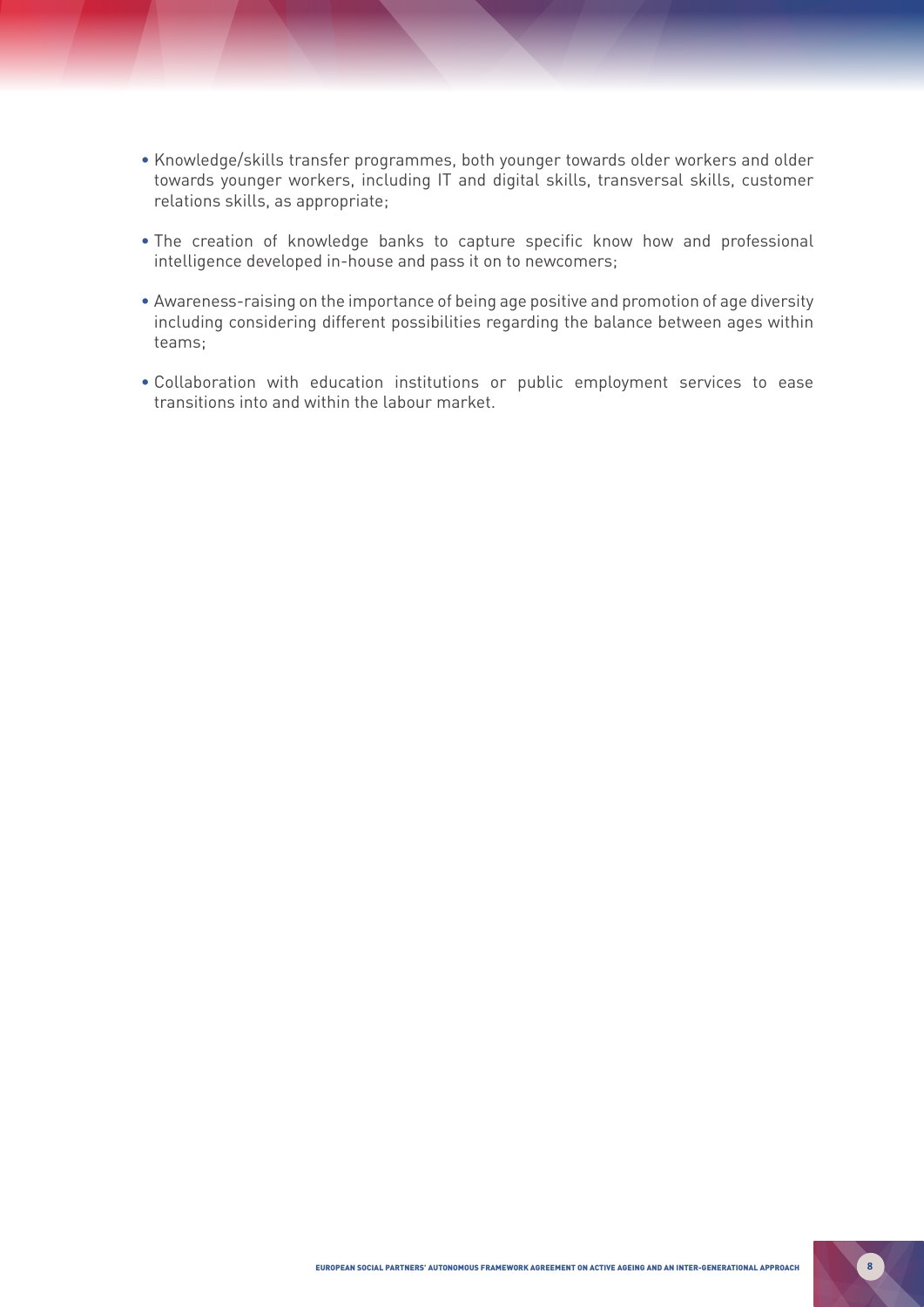## 5. IMPLEMENTATION AND FOLLOW-UP

This framework agreement is an autonomous initiative and the result of negotiations between the European social partners as part of their fifth multiannual work programme for 2015-2017 on "Partnership for inclusive growth and employment".

In the context of article 155 of the Treaty, this autonomous European framework agreement commits the members of BUSINESSEUROPE, UEAPME, CEEP and ETUC (and the liaison committee EUROCADRES/CEC) to promote and to implement tools and measures, where necessary at national, sectoral and/or company levels, in accordance with the procedures and practices specific to management and labour in the Member States and in the countries of the European Economic Area.

The signatory parties also invite their member organisations in candidate countries to implement this agreement.

The implementation of this agreement will be carried out within three years after the date of signature of this agreement.

Member organisations will report on the implementation of this agreement to the Social Dialogue Committee. During the first three years after the date of signature of this agreement, the Social Dialogue Committee will prepare and adopt a yearly table summarising the ongoing implementation of the agreement. A full report on the implementation actions taken will be prepared by the Social Dialogue Committee and adopted by the European social partners during the fourth year. In case of no reporting and/or implementation after four years and after evaluation in, and when supported by, the Social Dialogue Committee, the European social partners will engage in joint actions together with the national social partners of the countries concerned in order to identify the best way forward in implementing this framework agreement in the national context.

The signatory parties shall evaluate and review the agreement any time after the five years following the date of signature, if requested by one of them.

In case of questions on the content of this agreement, member organisations involved can jointly or separately refer to the signatory parties, who will jointly or separately reply.

When implementing this agreement, the members of the signatory parties avoid unnecessary burdens on SMEs.

Implementation of this agreement does not constitute valid grounds to reduce the general level of protection afforded to workers in the field of this agreement.

This agreement does not prejudice the right of social partners to conclude, at the appropriate level, including European level, agreements adapting and/or complementing this agreement in a manner which will take note of the specific needs of the social partners concerned.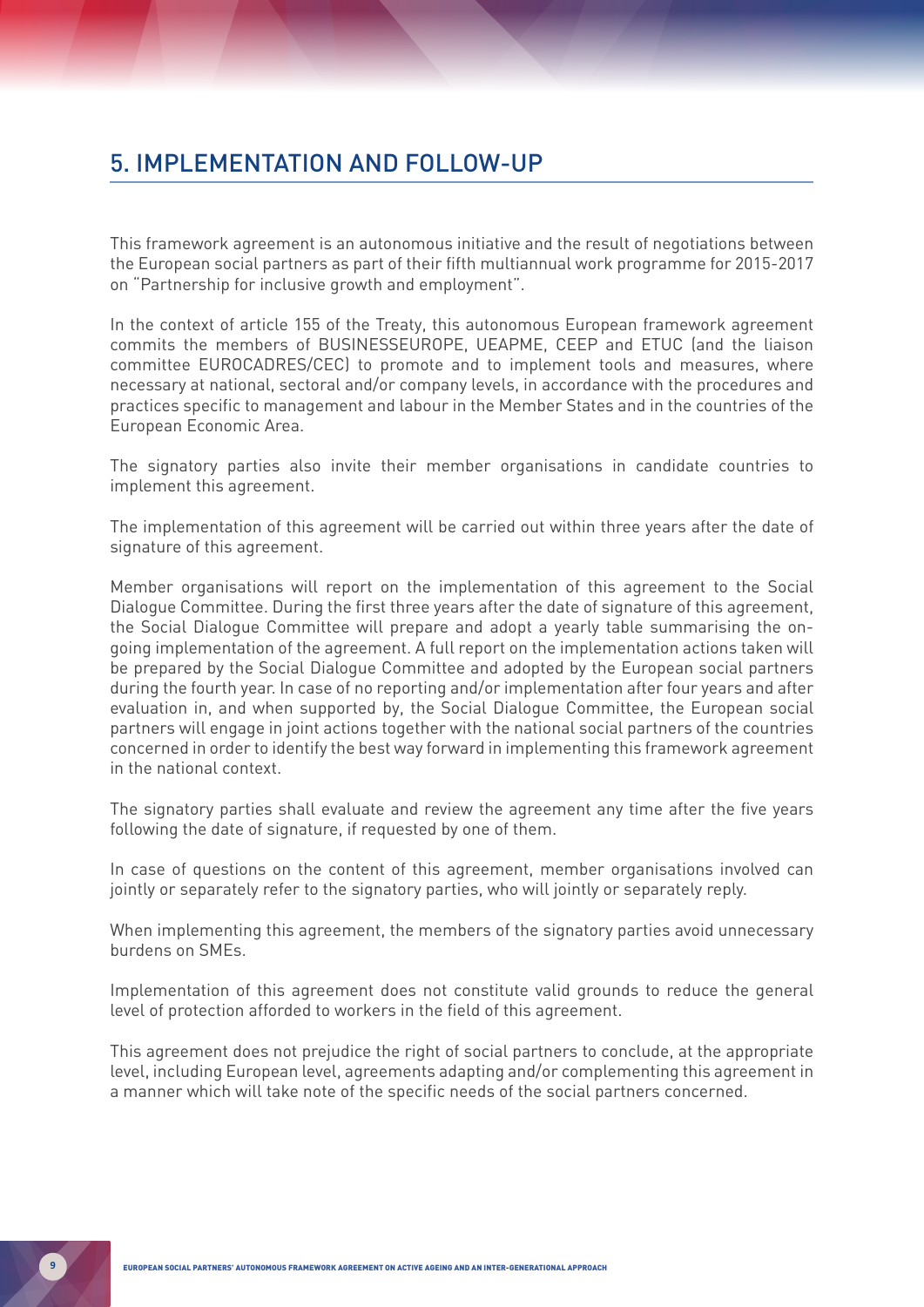For ETUC-CES

Luca Visentini General Secretary

Peter Scherrer Deputy General **Secretary** 

For BusinessEurope

Emma Marcegaglia President

For CEEP

Valeria Ronzitti General Secretary

For UEAPME

Ulrike Rabmer-Koller President